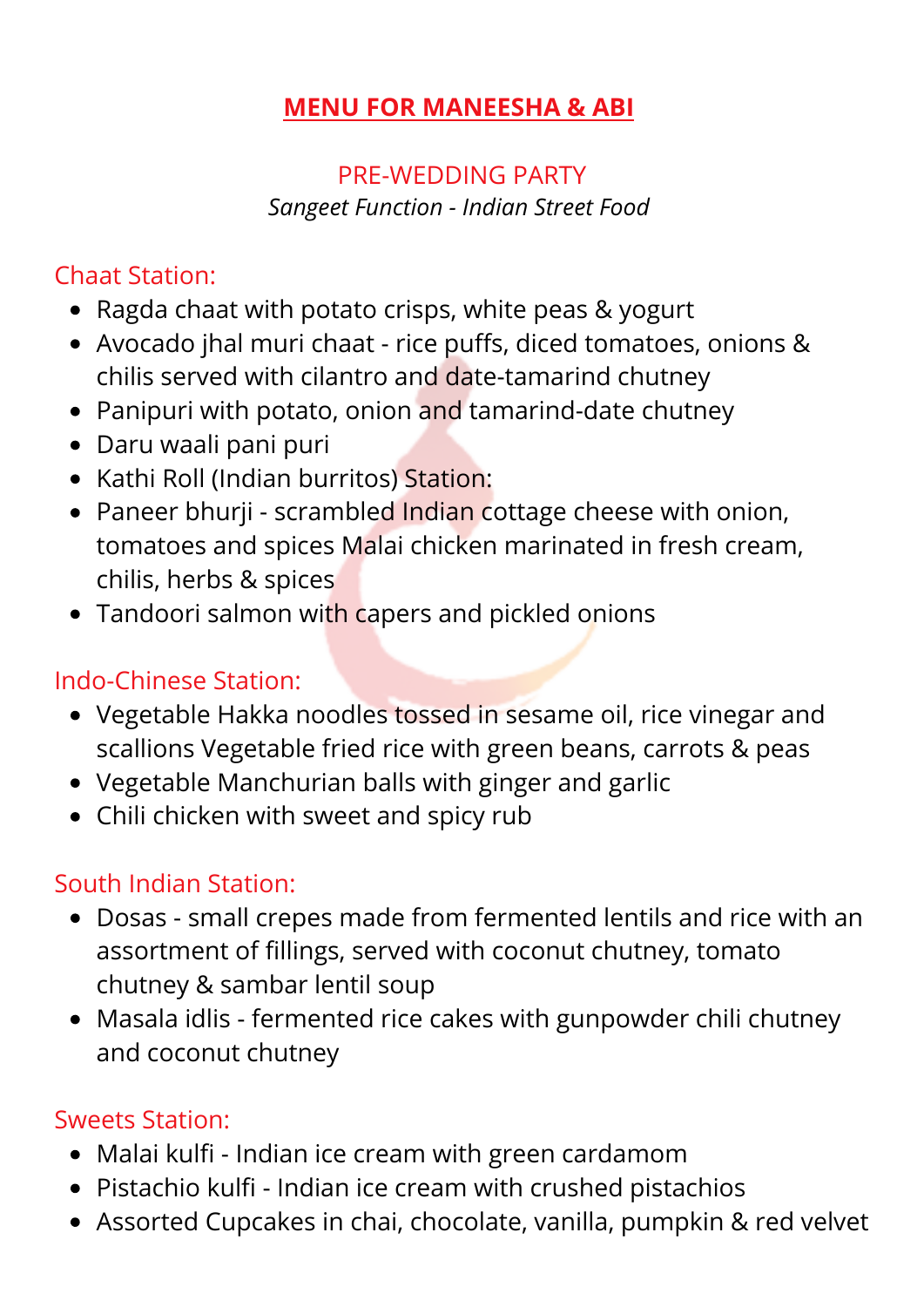# WEDDING DAY

#### Cocktail Hour

#### Fresh Bites Station:

- Spinach and orange salad
- Spiced hummus with crudites
- Grilled asparagus with freshly-shaved parmesan Mushroom crostini
- Mini tomato bruschetta
- Passed Hors d'oeuvres:
- Chicken hariyali kebab
- Spiced lamb chop
- Mango coconut soup shots
- Spinach & lentil tikki fried croquettes with soybeans and green chilis Braised pork spring rolls
- Galouti lamb kebab with rose water and green papaya
- Murgh achari tikka chicken marinated in yogurt and pickling spices Shrimp balchao on potato poppers
- Vegetable kebab
- Yam & pea croquettes
- Hariyali tofu with cilantro sauce
- Spinach, artichoke and feta vol-au-vent puff pastry